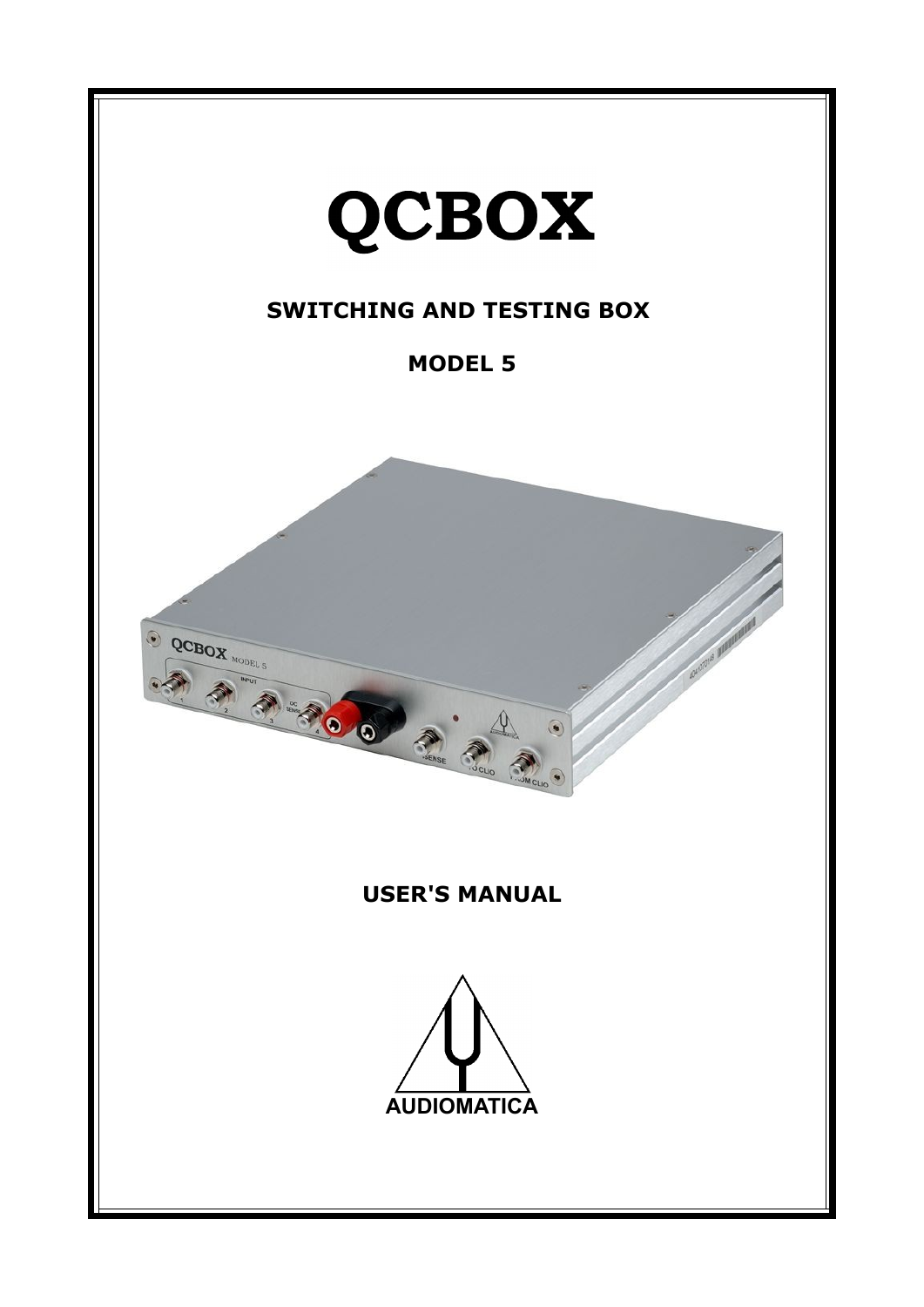# © COPYRIGHT 1991-2022 BY AUDIOMATICA SRL

ALL RIGHTS RESERVED

EDITION 1.5, JANUARY 2022

IBM is a registered trademark of International Business Machines Corporation. Windows is a registered trademark of Microsoft Corporation.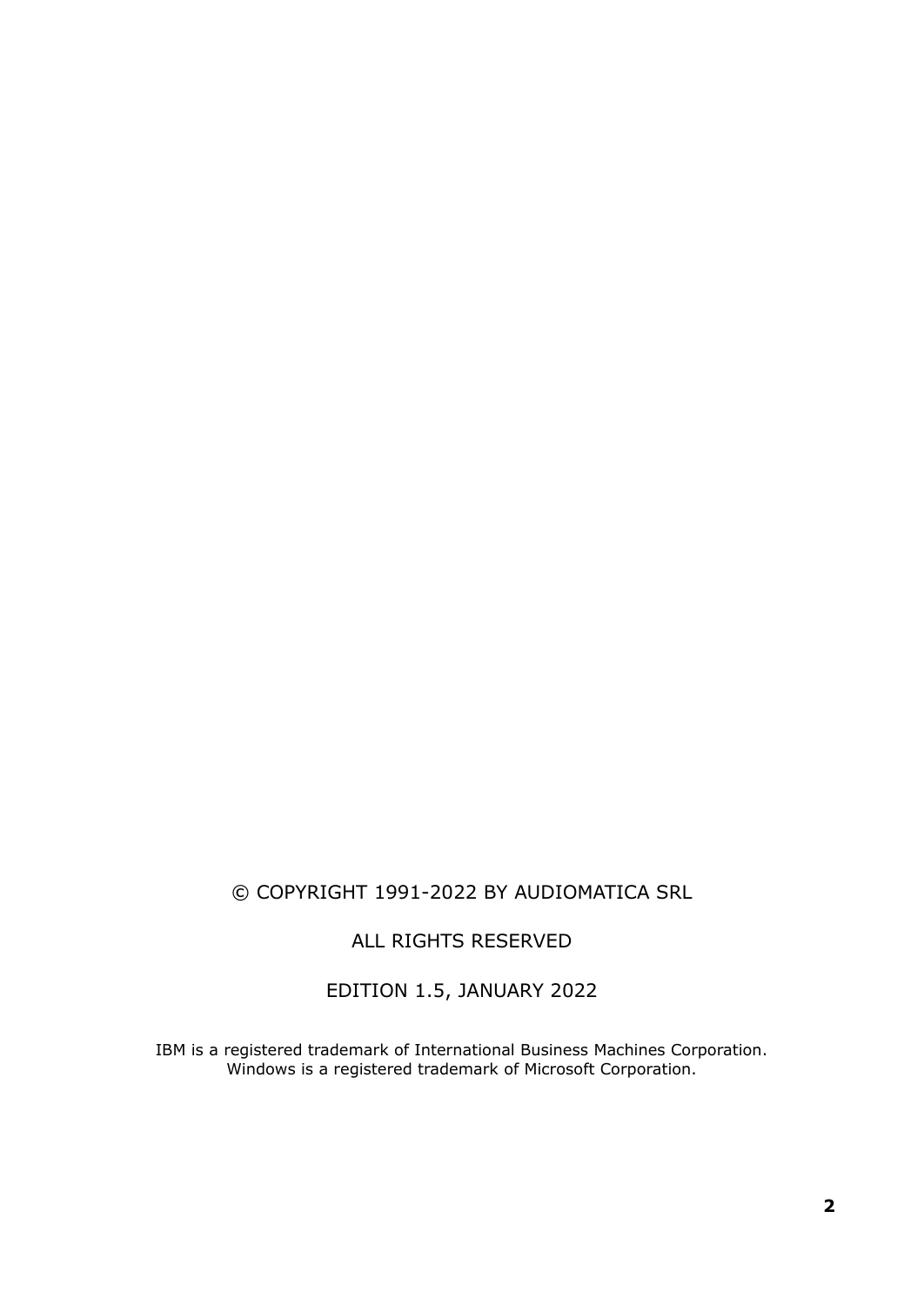# **CONTENTS**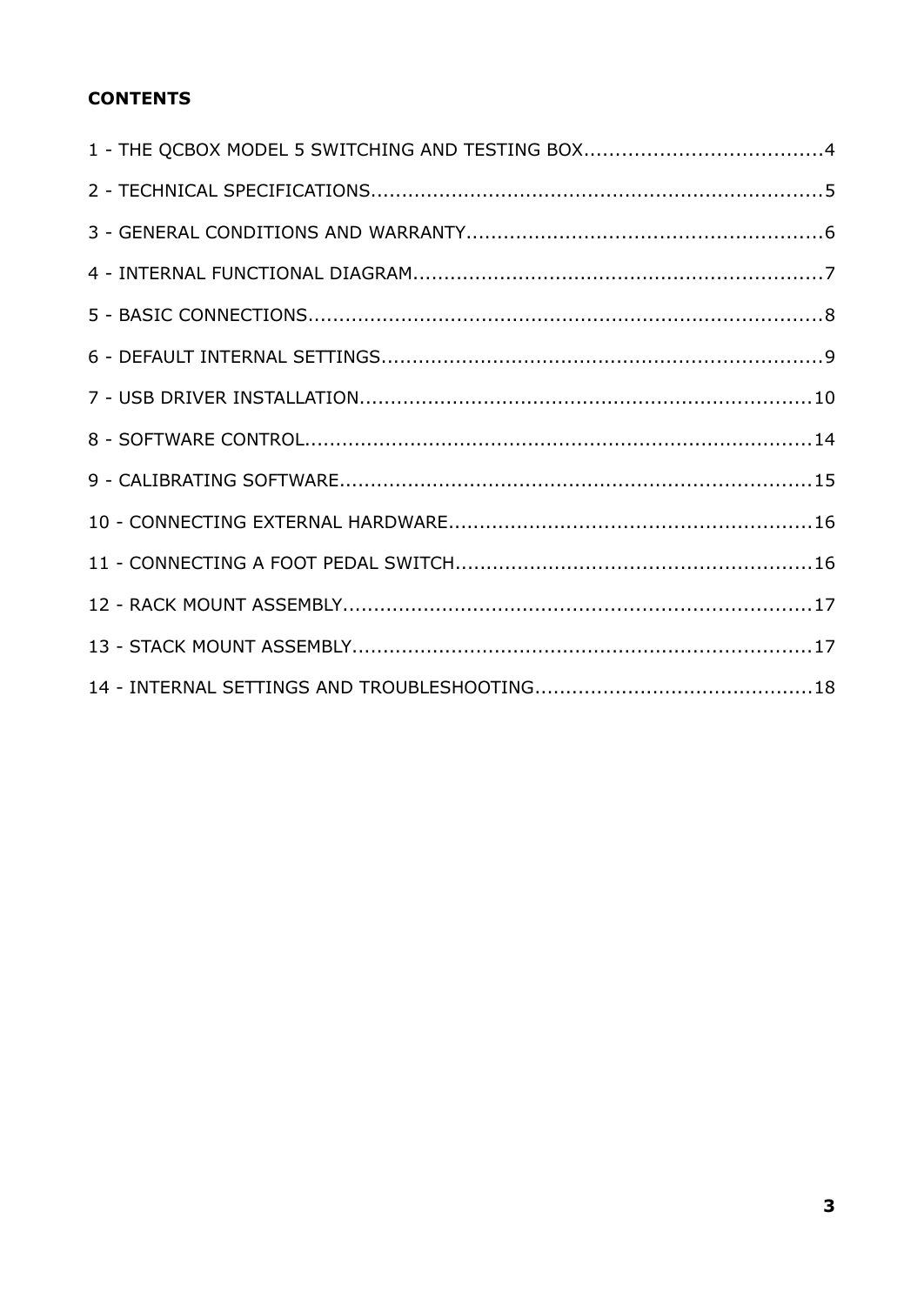## **1 - THE QCBOX MODEL 5 SWITCHING AND TESTING BOX**



The QCBOX Model 5 switching and testing box is of invaluable help in everyday laboratory use and when configuring an automatic or manual quality control setup.

The QCBOX Model 5 has an ultraslim design, enhanced features as USB connection to the PC and DC measuring capabilities with respect to its predecessor model 4, increased power (50W@8Ohm) with respect to its predecessors Model 1, 2 & 3 and wide range AC (90÷240V) power supply. The power amplifier output current is limited under software control.

Its main feature is the possibility of **internal switching**, under software control, that permits the measurement of the impedance and frequency response of the loudspeaker (or D.U.T.) connected to its output sockets without changing the loudspeaker (or D.U.T.) wiring; it is also possible to choose one among four inputs for the response measurements; the internal switching is controlled via a USB port of the PC. The inputs 3 and 4 can be also configured to measure DC voltages with range ±2.5V and ±5V respectively.

An internal software controlled voltage generator can superimpose a DC voltage (±20V) to the amplifier voltage output, allowing for loudspeaker large signal parameters measurement.

A dedicated output, ISENSE, allows impedance measurements in constant voltage mode as well voice coil current distortion analysis. The ISENSE DC current is measured in a range ±2.25A.

A dedicated input, PEDAL IN, permits an external foot pedal switch or TTL signal to be connected and trigger QC operations.

A DB25 connector on the rear panel feature 5 digital IN and 6 digital OUT.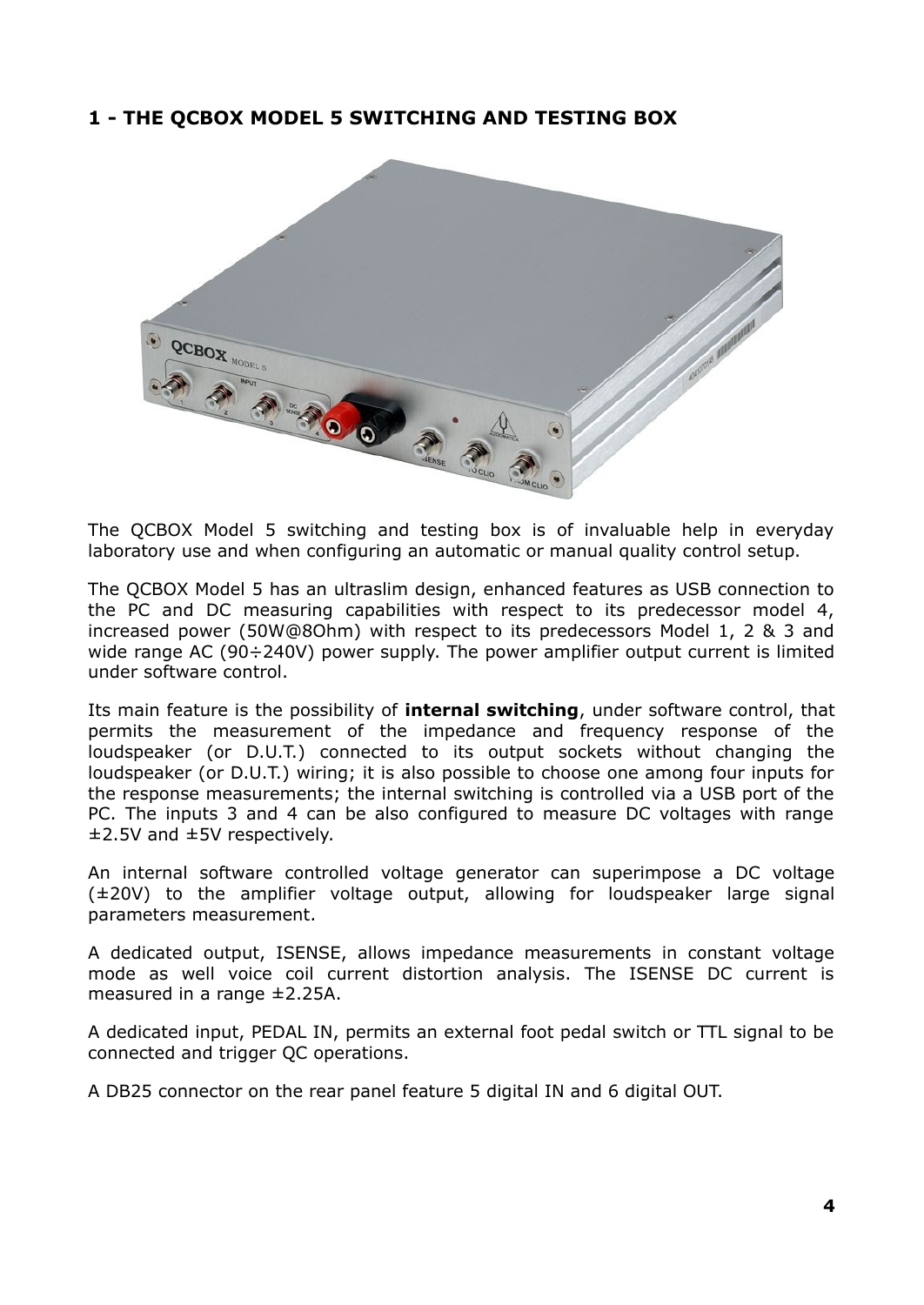# **2 - TECHNICAL SPECIFICATIONS**

| Four line/microphone inputs with selectable<br>phantom power supply $(0\div 24V)$ software controlled)<br>TTL pedal input (RCA connector)                                  |
|----------------------------------------------------------------------------------------------------------------------------------------------------------------------------|
| 5 digital inputs (DB25 connector)<br>6 digital outputs (DB25 connector)                                                                                                    |
| 50W (80hm) power amplifier (26dB gain) with current sensing<br>and software controlled current limiter<br>Capability of superimposing a DC voltage $(\pm 20V)$             |
| 0.004%                                                                                                                                                                     |
| USB controlled internal switches for impedance measurements<br>Isense DC current measurement $\pm$ 2.25A<br>DC IN measurement (IN 3 range $\pm$ 2.5V, IN 4 range $\pm$ 5V) |
| 23(w)x23(d)x4(h)cm                                                                                                                                                         |
| 1.4 <sub>kq</sub>                                                                                                                                                          |
| 150W 90÷240VAC                                                                                                                                                             |
|                                                                                                                                                                            |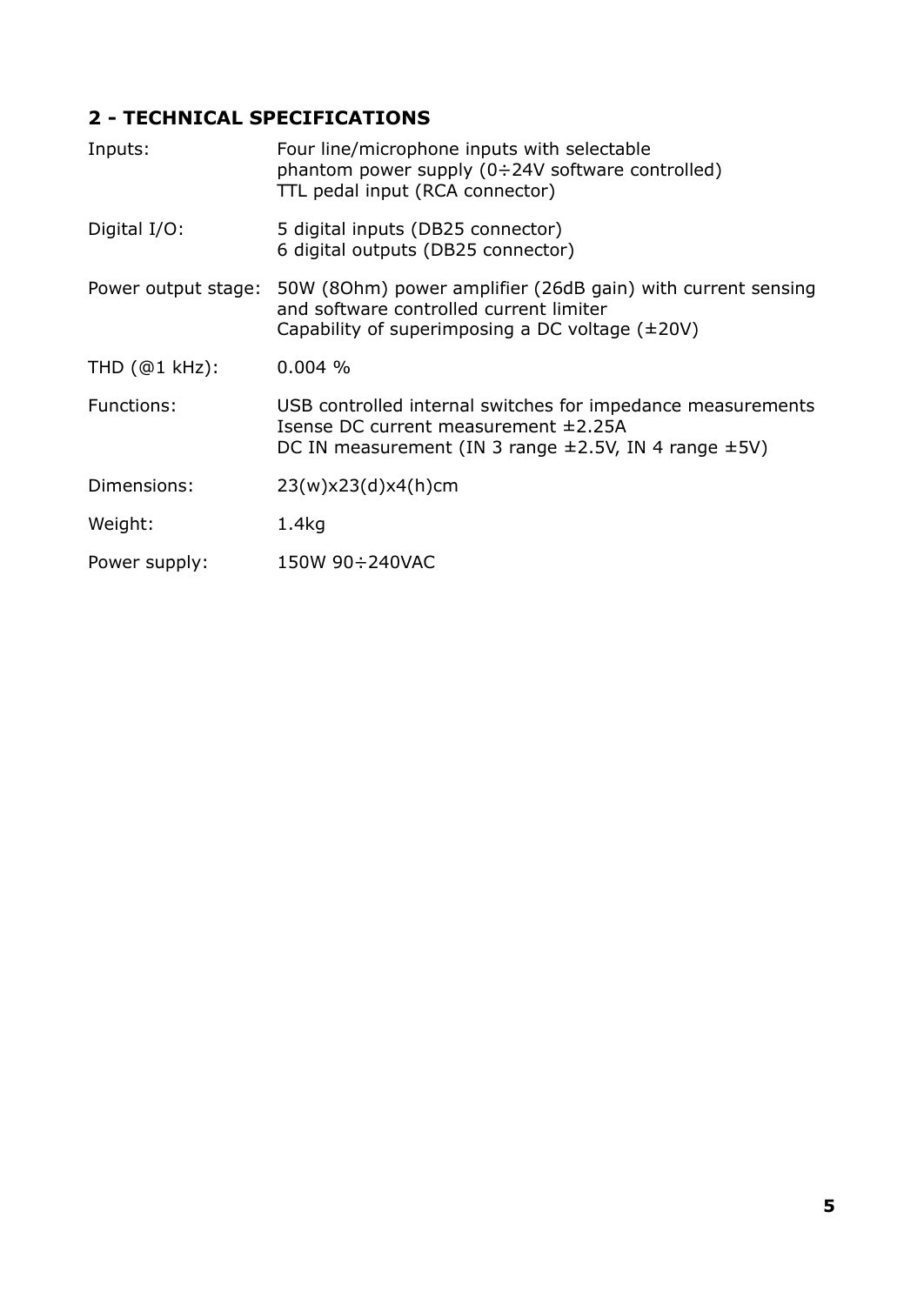## **3 - GENERAL CONDITIONS AND WARRANTY**

#### **THANKS**

Thank you for purchasing your QCBox Model 5. We hope that your experiences using QCBox Model 5 will be both productive and satisfying.

#### **CUSTOMER SUPPORT**

Audiomatica is committed to supporting the use of the QCBox Model 5, and to that end, offers direct support to end users. Our users all around the world can contact us directly regarding technical problems, bug reports, or suggestions for future software enhancements. You can call, fax or write to us at:

> AUDIOMATICA SRL VIA MANFREDI 12 50136 FLORENCE, ITALY PHONE: +39-055-6599036 FAX: +39-055-6503772

#### **AUDIOMATICA ON-LINE**

For any inquiry and to know the latest news about the QCBox Model 5 and other Audiomatica's products we are on the Internet to help you:

> AUDIOMATICA website: www.audiomatica.com E-MAIL: info@audiomatica.com

## **AUDIOMATICA'S WARRANTY**

Audiomatica warrants the QCBox Model 5 against physical defects for a period of **one year** following the original retail purchase of this product. In the first instance, please contact your local dealer in case of service needs. You can also contact us directly as outlined above, or refer to other qualified personnel.

## **WARNINGS AND LIMITATIONS OF LIABILITY**

Audiomatica will not assume liability for damage or injury due to user servicing or misuse of our product. Audiomatica will not extend warranty coverage for damage of the QCBox Model 5 caused by misuse or physical damage. Audiomatica will not assume liability for the recovery of lost programs or data. The user must assume responsibility for the quality, performance and the fitness of Audiomatica software and hardware for use in professional production activities.

The CLIO SYSTEM and AUDIOMATICA are registered trademarks of Audiomatica SRL.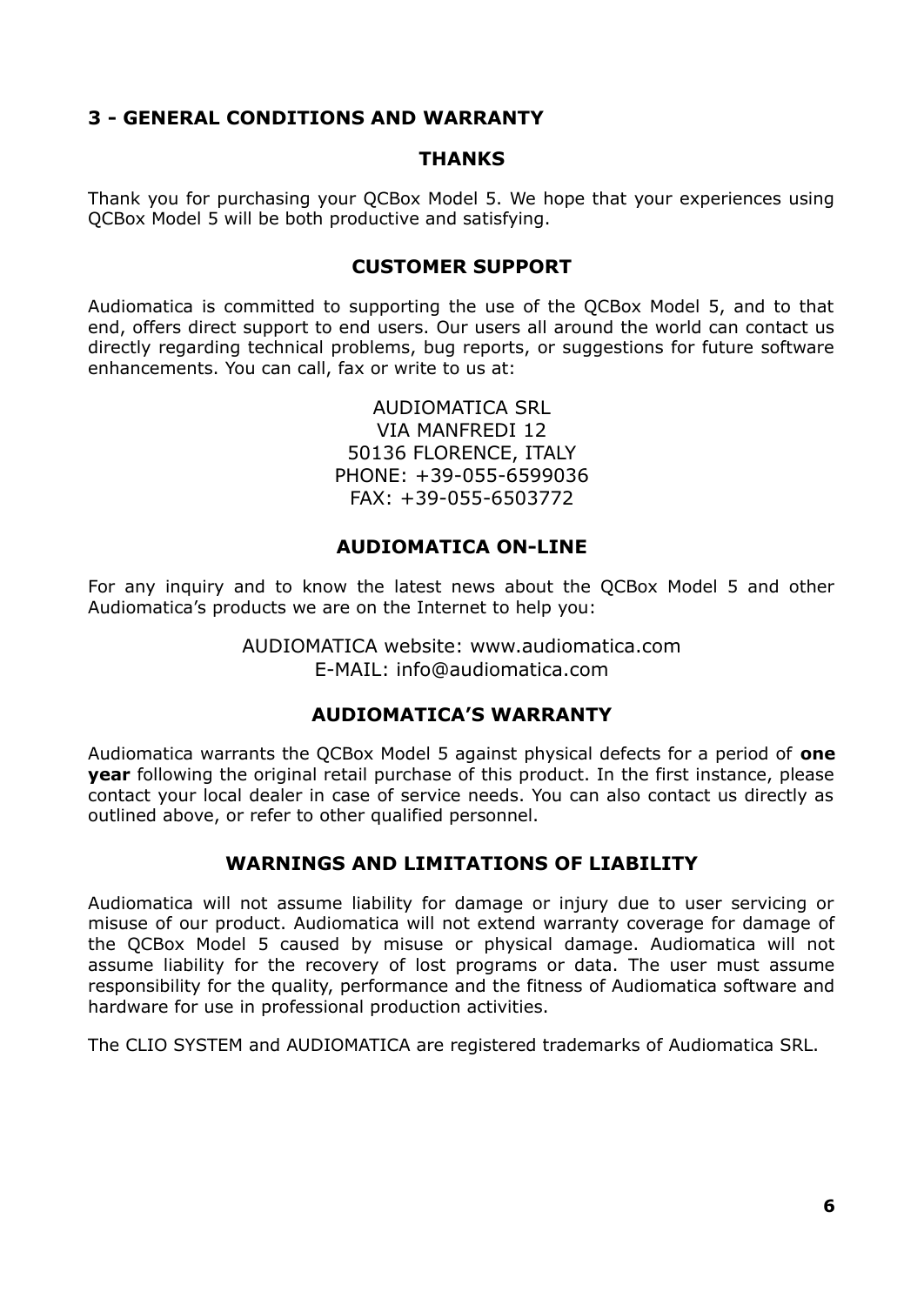## **4 - INTERNAL FUNCTIONAL DIAGRAM**

The first diagram shows us the unit set for **impedance** measurements (in **Internal Mode** referring to CLIO software, see chapter 13 of the User's Manual); in this situation the power amplifier and inputs are disconnected while the speaker load is presented in parallel with CLIO's input and output; this method of impedance measurement relies on the precise knowledge of the analyzer's output impedance and stimulates the D.U.T with signals of small amplitude.



*Internal connections for impedance measurements (Internal Mode)*

The second diagram shows us the unit set for **frequency response** measurements; in this situation CLIO's output is fed to the power amplifier that drives the speaker under test while one among four inputs is directed to CLIO's input.



*Internal connections for frequency response measurements*

**NOTE**: when the unit is set for frequency response measurements it is possible to measure the current flowing in the D.U.T. through the **ISENSE** output; this permits impedance measurements stimulating the D.U.T. with signals of variable amplitude up to the amplifier's maximum power or voltage. Refer to chapter 13 of the CLIO User's Manual.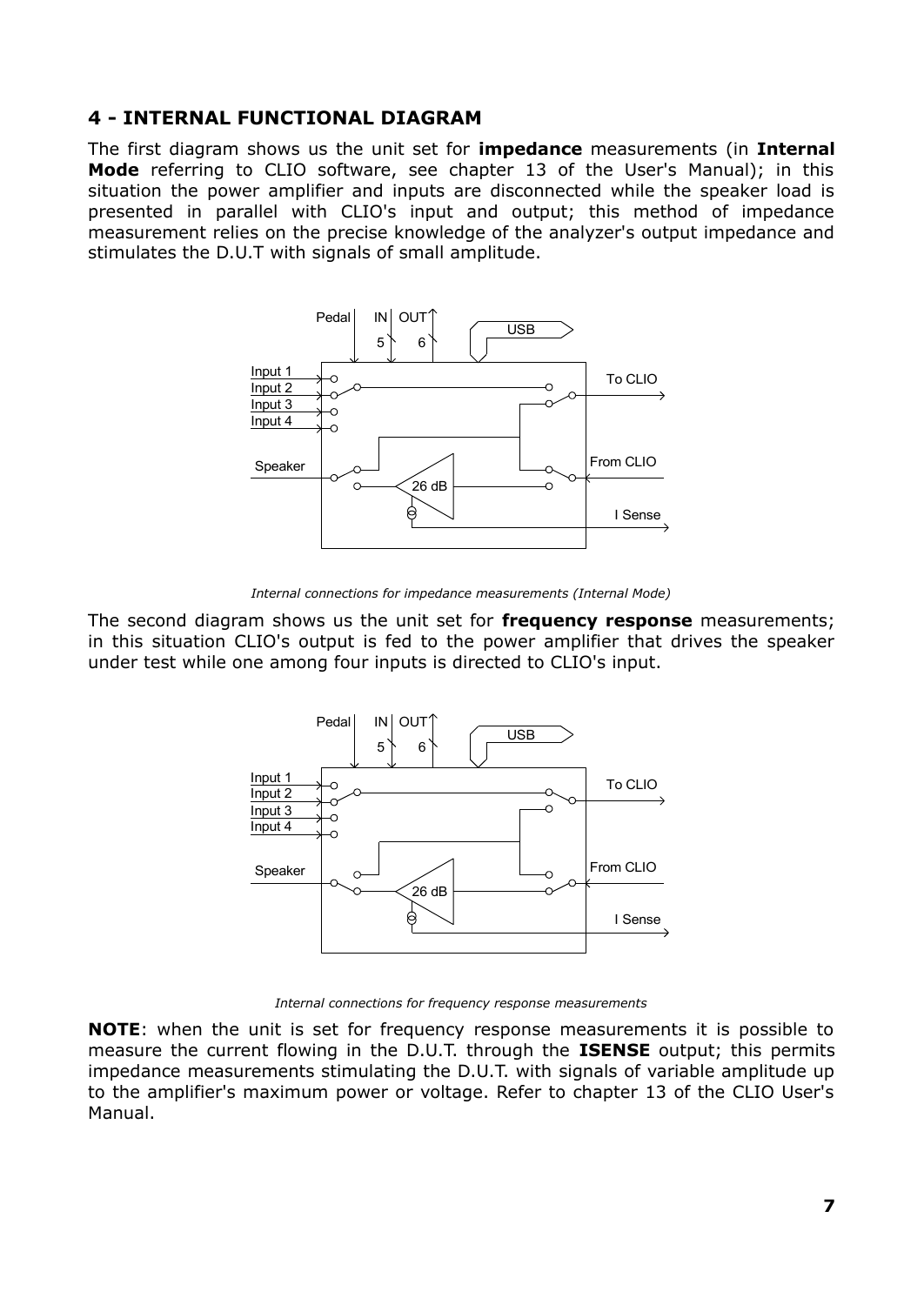# **5 - BASIC CONNECTIONS**

The following diagram shows the basic connections needed to operate the unit.



Please connect (referring to the front panel):

1) A pin-to-pin cable from the "From CLIO" RCA plug to CLIO's output. 2) A pin-to-pin cable from the "To CLIO" RCA plug to CLIO's input.



Please connect (referring to the rear panel):

- 3) An USB cable from the USB plug to a free PC USB port.
- 4) A standard IEC AC cord in the AC Power receptacle.

**There is no mains switch**. **Now you can plug the AC cord in the wall outlet and verify the lighting of the front panel LED.**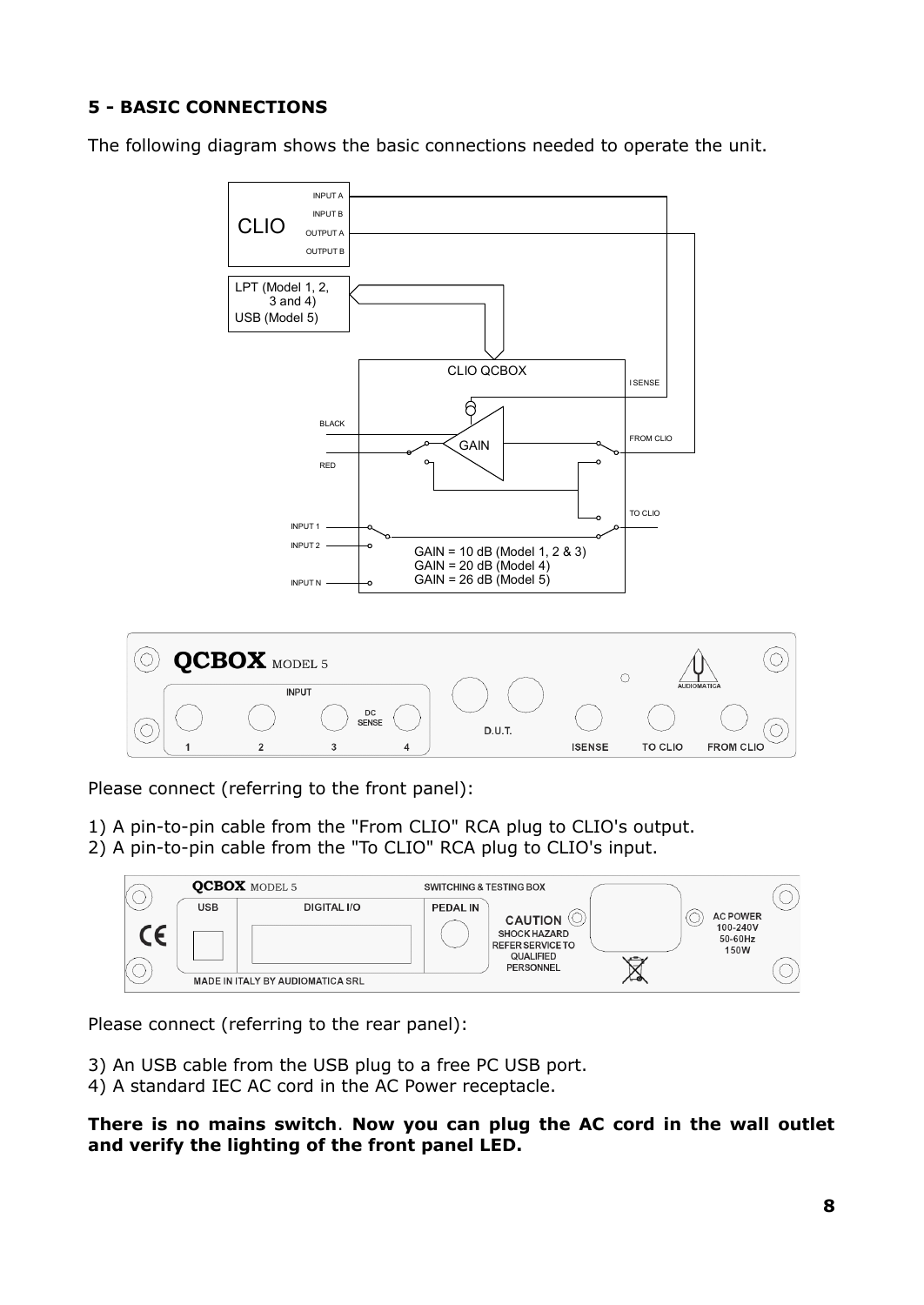## **6 - DEFAULT INTERNAL SETTINGS**

#### **The QCBox Model 5 can be operated also if the USB cable is not connected to the PC.**

In this particular case, when software control doesn't take place, the unit operates in the following mode:

#### **Internal setting: frequency response.**

**Input: enabled input 1.**

#### **I SENSE: enabled.**

**Current protection limiter: 2 A.**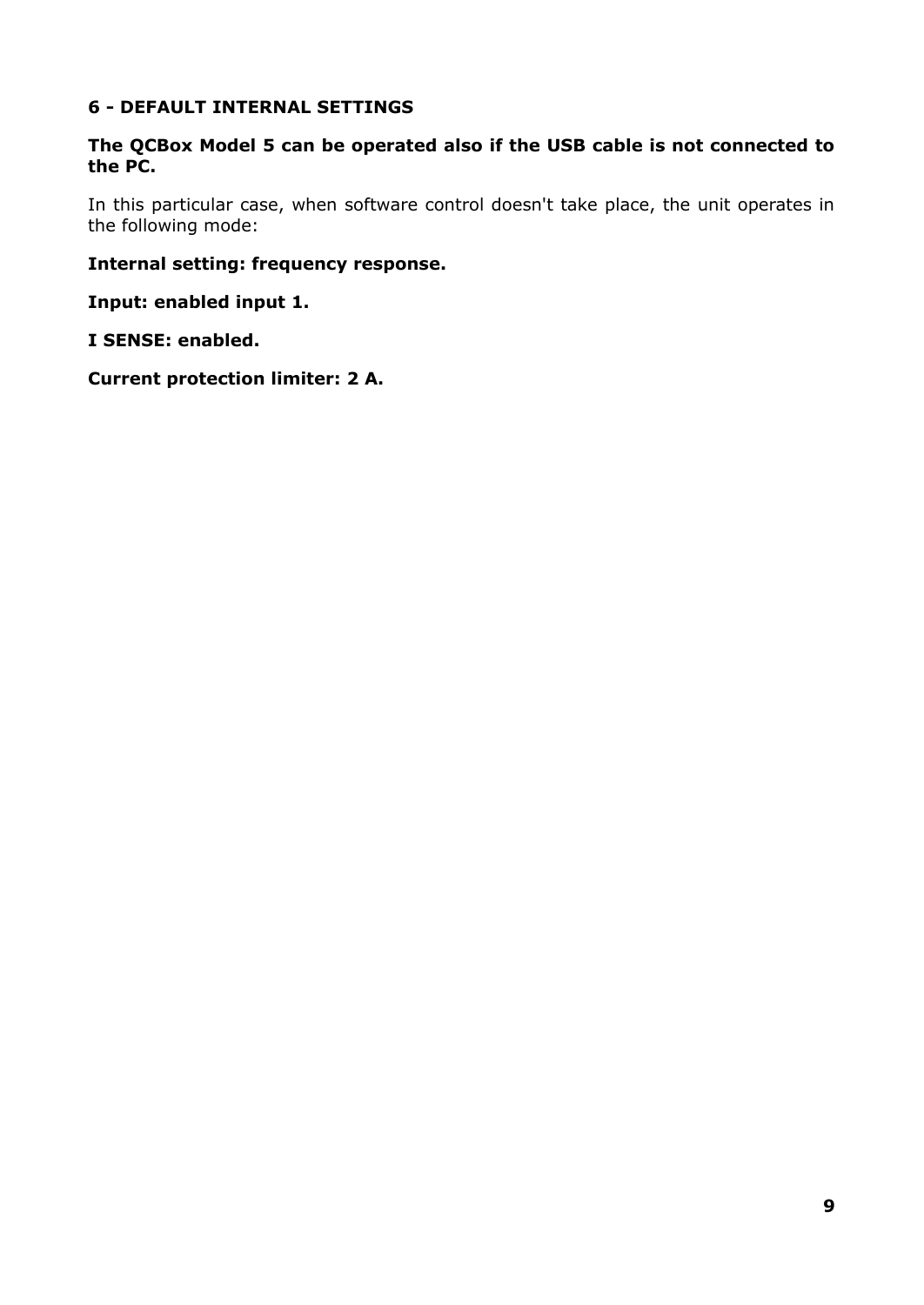## **7 - USB DRIVER INSTALLATION**

When connecting the USB cable to the PC and the QC Box it may be requested by the operating system to install a device driver.

#### **Install driver under Windows XP**



You will be prompted with the dialog boxes in next figure. Select 'No. Not this time' and then select 'Install from a list or specific location (Advanced)'.



At the successive prompt Select 'Search for the best driver in these locations' and press the 'Browse...' button. Choose the **'USB Drivers\XP'** folder inside the CLIO CD-ROM.It will be installed a **USB Serial Converter** device.

| <b>Found New Hardware Wizard</b>                                                                                                                    | <b>Found New Hardware Wizard</b>                                                         |
|-----------------------------------------------------------------------------------------------------------------------------------------------------|------------------------------------------------------------------------------------------|
| Please choose your search and installation options.                                                                                                 | Completing the Found New<br>Hardware Wizard                                              |
| ⊙ Search for the best driver in these locations.<br>Use the check boxes below to limit or expand the default search, which includes local           | The wizard has finished installing the software for:<br><b>USB Serial Converter</b><br>← |
| paths and removable media. The best driver found will be installed.<br>Search removable media (floppy, CD-ROM)                                      |                                                                                          |
| $\triangleright$ Include this location in the search:<br>E:\USB Drivers\XP<br>$\checkmark$<br>Browse                                                |                                                                                          |
| O Don't search. I will choose the driver to install.<br>Choose this option to select the device driver from a list. Windows does not guarantee that |                                                                                          |
| the driver you choose will be the best match for your hardware.                                                                                     |                                                                                          |
|                                                                                                                                                     | Click Finish to close the wizard.                                                        |
| < Back<br>Next ><br>Cancel                                                                                                                          | Finish<br>Cancel<br>< Back                                                               |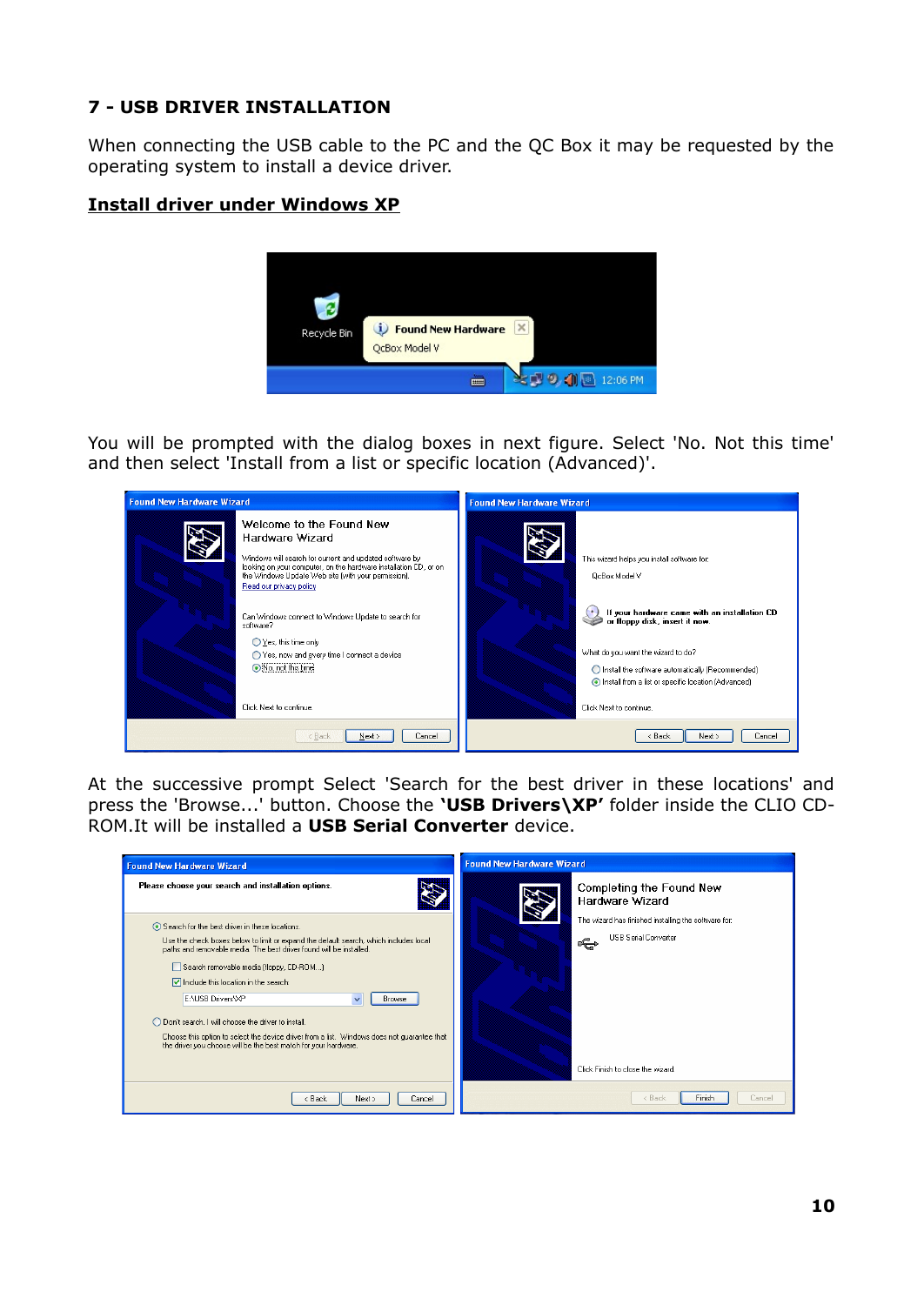#### **Install driver under Windows Vista, 7, 8, 10 and 11**

If the driver is not installed automatically please inspect the Device Manager; you should locate the QCBox Model V device under Other Devices.

|                    | <b>Device Manager</b>                   | П | $\times$ |
|--------------------|-----------------------------------------|---|----------|
|                    | File Action View<br>Help                |   |          |
| ⇔<br>$\Rightarrow$ | $\vert$ ?<br>菲<br>-9<br>इत              |   |          |
|                    | <b>A</b> DESIGN                         |   |          |
| $\mathcal{P}$      | Audio inputs and outputs                |   |          |
|                    | Computer                                |   |          |
|                    | <b>Disk drives</b>                      |   |          |
|                    | <b>Display adapters</b>                 |   |          |
|                    | DVD/CD-ROM drives                       |   |          |
|                    | Human Interface Devices                 |   |          |
|                    | IDE ATA/ATAPI controllers               |   |          |
|                    | IEEE 1394 host controllers              |   |          |
|                    | Imaging devices                         |   |          |
|                    | Keyboards                               |   |          |
|                    | Mice and other pointing devices         |   |          |
|                    | <b>Monitors</b>                         |   |          |
|                    | Network adapters                        |   |          |
|                    | $\vee$ <sup>2</sup> Other devices       |   |          |
|                    | <b>R</b> QcBox Model V                  |   |          |
|                    | Ports (COM & LPT)                       |   |          |
|                    | <b>Print queues</b>                     |   |          |
|                    | <b>Printers</b>                         |   |          |
|                    | <b>Processors</b>                       |   |          |
|                    | Software devices                        |   |          |
|                    | Sound, video and game controllers       |   |          |
|                    | Storage controllers                     |   |          |
| $\mathcal{P}$      | System devices                          |   |          |
|                    | <b>Universal Serial Bus controllers</b> |   |          |
|                    | <b>IFI WSD Print Provider</b>           |   |          |

Click on the QCBox Model V entry and select the Update Driver choice. Then select **Browse My Computer for Driver Software**.



Then press the 'Browse...' button. Choose the **'USB Drivers\Vista\_7\_8\_10\_11'** folder inside the CLIO CD-ROM or SD.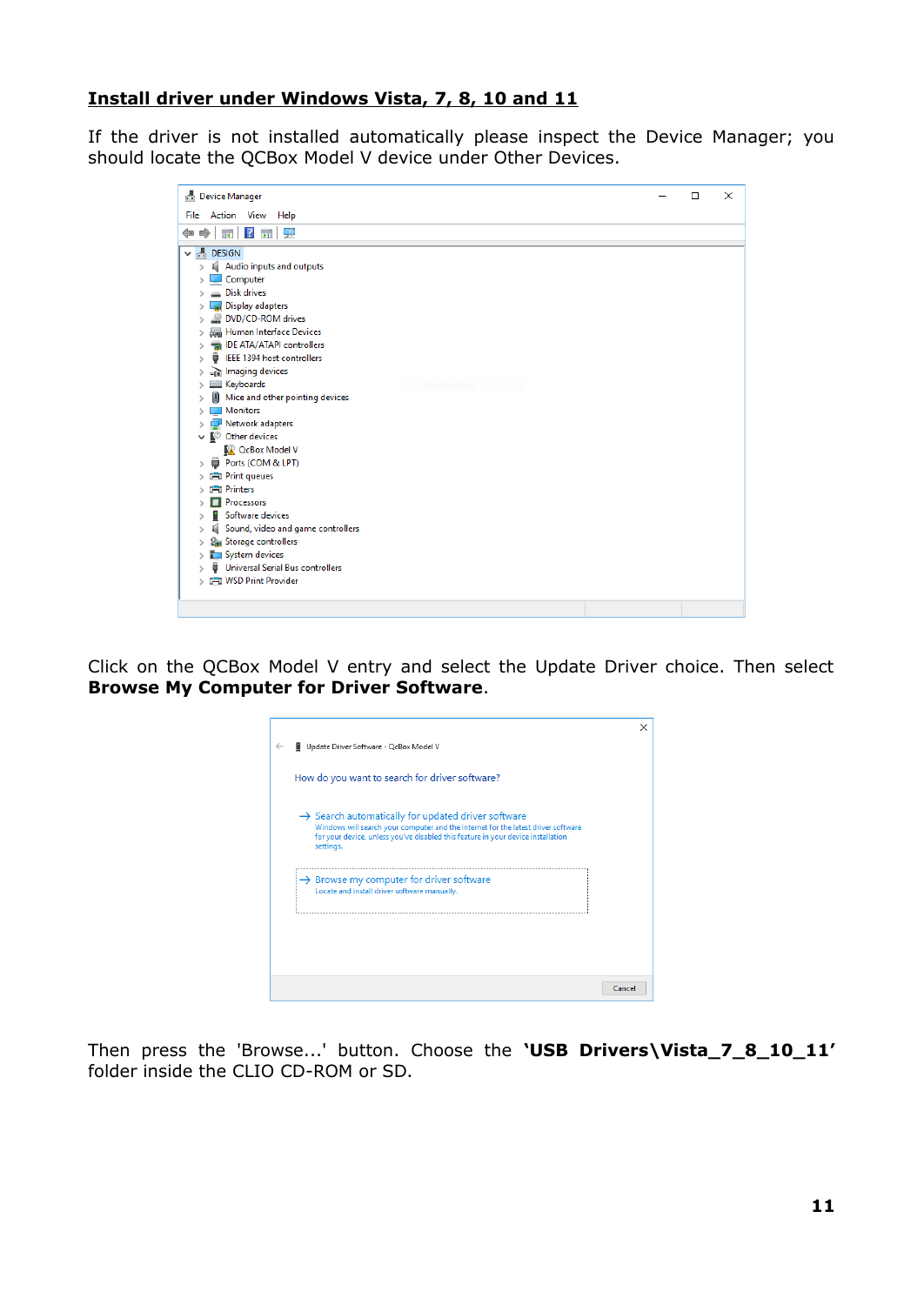|   |                                                                                          | × |
|---|------------------------------------------------------------------------------------------|---|
| ← | Update Driver Software - QcBox Model V                                                   |   |
|   |                                                                                          |   |
|   | Browse for driver software on your computer                                              |   |
|   | Search for driver software in this location:                                             |   |
|   | E:\USB Drivers\Vista 7 8 10<br>Browse<br>$\checkmark$                                    |   |
|   | <b><del>○</del></b> Include subfolders                                                   |   |
|   |                                                                                          |   |
|   |                                                                                          |   |
|   | $\rightarrow$ Let me pick from a list of device drivers on my computer                   |   |
|   | This list will show installed driver software compatible with the device, and all driver |   |
|   | software in the same category as the device.                                             |   |
|   |                                                                                          |   |
|   |                                                                                          |   |
|   | Cancel<br><b>Next</b>                                                                    |   |

At the end of the procedure it will be installed a **USB Serial Converter** device.

|              |                                                                      | $\times$ |
|--------------|----------------------------------------------------------------------|----------|
| $\leftarrow$ | Update Driver Software - USB Serial Converter                        |          |
|              | Windows has successfully updated your driver software                |          |
|              | Windows has finished installing the driver software for this device: |          |
|              | <b>USB Serial Converter</b>                                          |          |
|              |                                                                      |          |
|              |                                                                      |          |
|              |                                                                      |          |
|              |                                                                      |          |
|              | Close                                                                |          |

To verify proper installation inspect Device Manager under Universal Serial Bus Cotrollers.

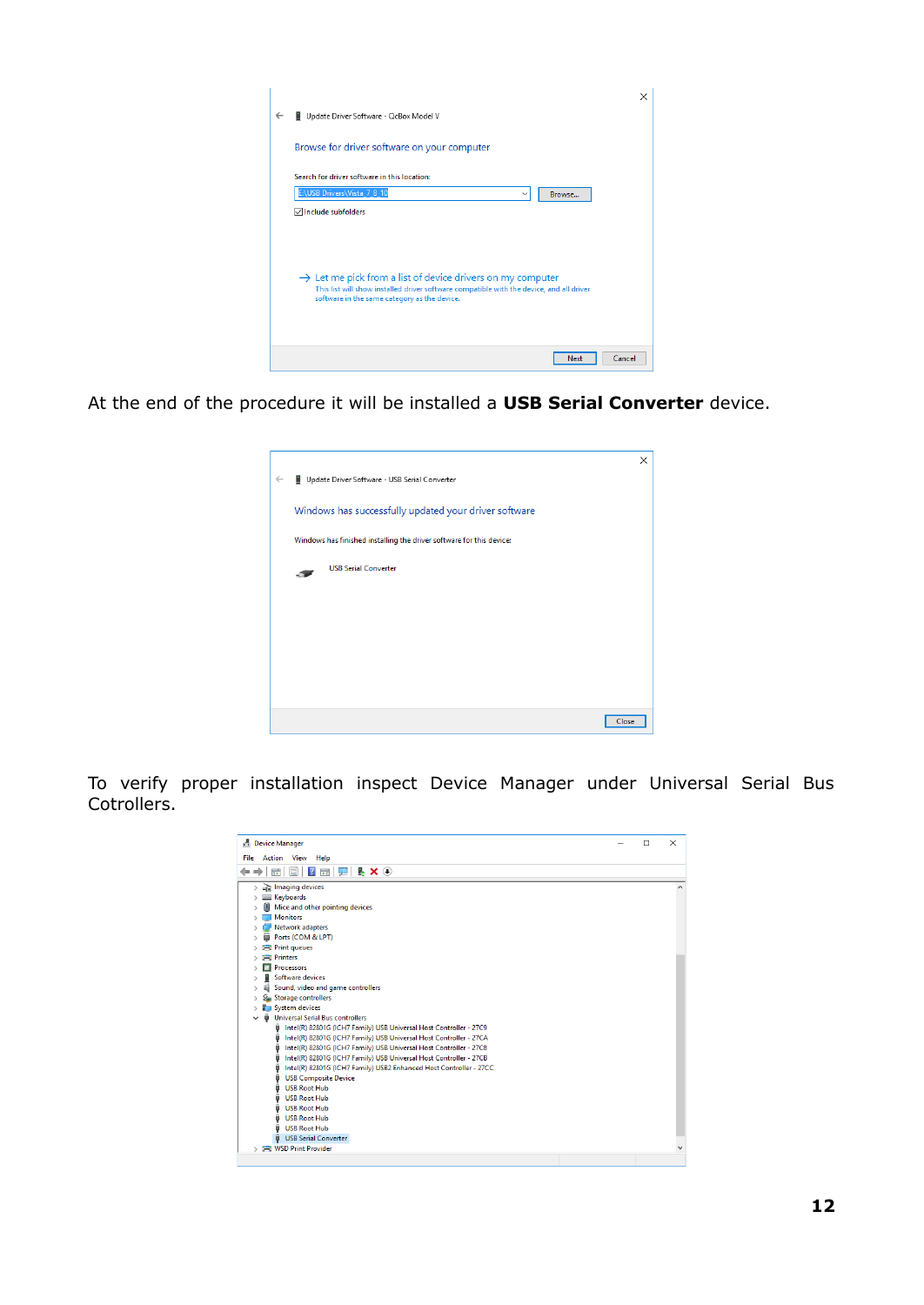If Windows was able to install a driver automatically please go to Device Manager, inspect the newly created USB Serial Controller entry; we strongly suggest that you try to Update the existing driver with the one furnished with your QCBox; this should ensure best operation.

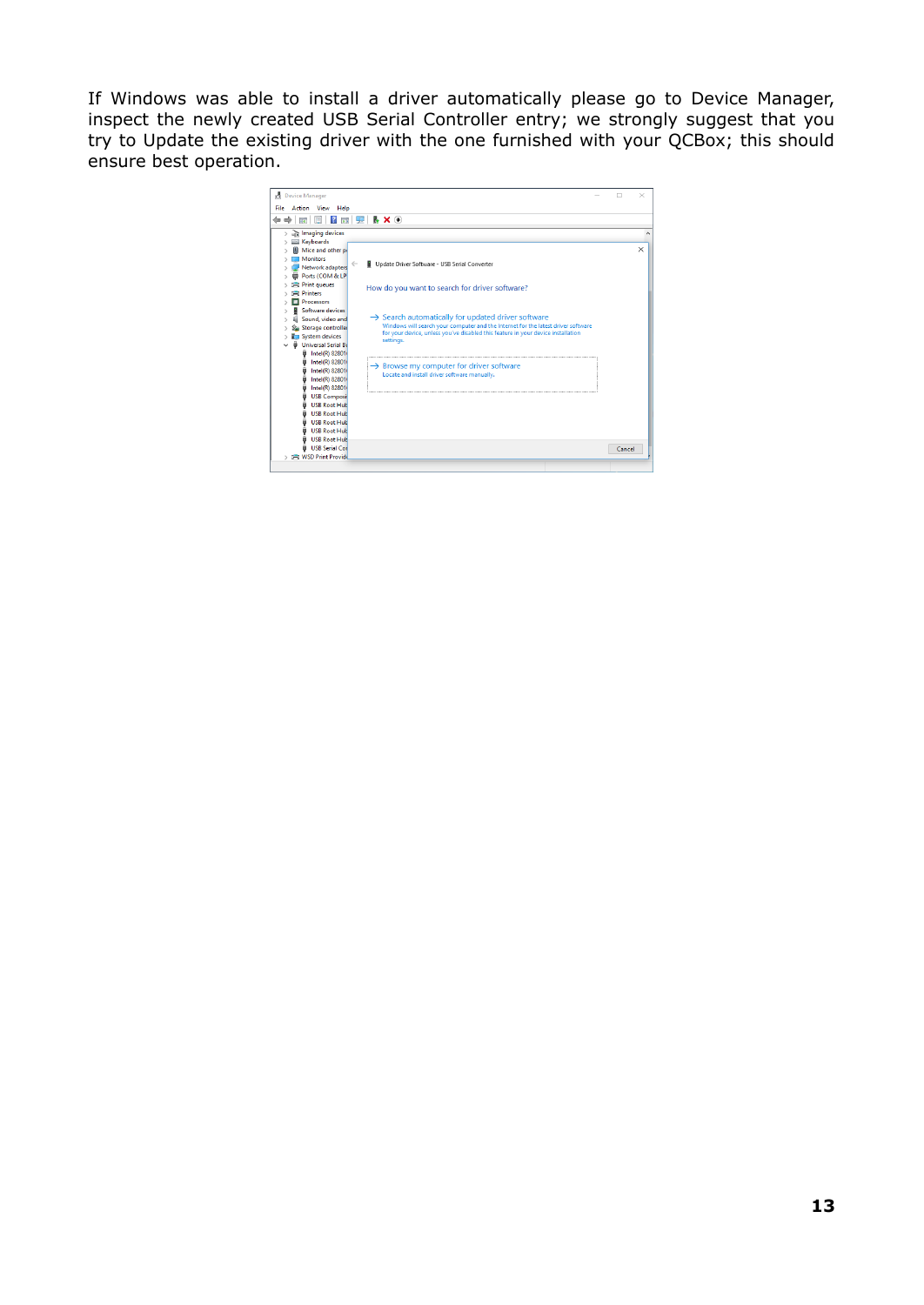## **8 - SOFTWARE CONTROL**

It is possible to control the QCBOX MODEL 5 from CLIO 8.5, CLIO 10, CLIO 11 and CLIO12 software.

As an example, with CLIO 10, click on the External Hardware Button (or simply press **Shift-F4**).

| x<br>QCBox & LPT Controls             |                      |  |
|---------------------------------------|----------------------|--|
| $\Sigma$ and $\Sigma$<br>෬            | NONE                 |  |
| QCBox Amplifier & Switch Box Controls |                      |  |
| $\odot$ input $1$                     | C Input 5            |  |
| $\bigcirc$ Input 2                    | $\bigcirc$ Input 6   |  |
| $\bigcirc$ Input 3                    | C Input 7            |  |
| $\heartsuit$ Input 4                  | $\bigcirc$ Input 8   |  |
| ◯ Imp Internal                        | ◯ Impl <u>S</u> ense |  |
| Type                                  | I Sense R [Ohm]      |  |
| Model 5                               | 0.100                |  |
|                                       |                      |  |

Choose Model 5 in the 'Type' drop down. The control should be active; an acoustic confirmation should come from the internal relays, you should hear them clicking when changing inputs.

Please refer to the CLIO User's Manual for executing frequency response and impedance measurements.

Pressing the  $\overline{Y}$  button gives access to the QCBOX MODEL 5 advanced features:



Using this panel is possible to choose the DC output voltage, the phantom voltage, the output current limiter. The GPIO port can be wrote simply by clicking on the output bits.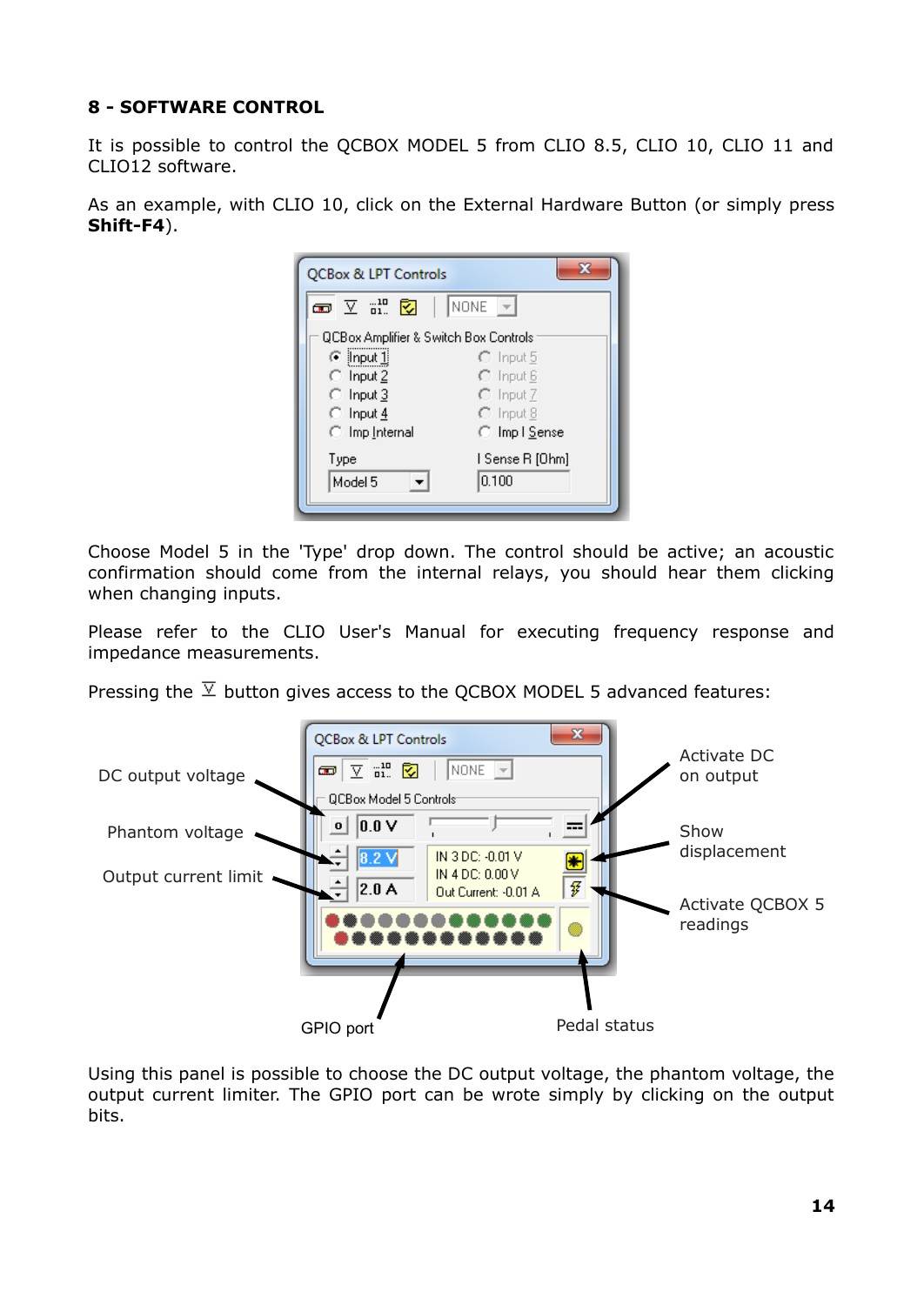## **9 - CALIBRATING SOFTWARE**

It is possible to calibrate the CLIO software to obtain maximum precision when executing current sensing measurement. The calibration relies on the input of the correct sensing resistor value (**I Sense R**) in the External Hardware panel.

Inside the unit there is a sensing resistor of nominal value of 0.1 Ohm; as it is rather difficult to maintain such a low value under strict production control the software allows for the input of its value. The calibration relies on an impedance measurement of a precision resistor of known value.

#### **Please enter the value of 0.1 Ohm; this will give you reasonable precision during measurements even in absence of the calibration described hereafter.**

If you want to proceed with the calibration:

1) Take a resistor of known value (in the range 10 to 22 Ohm); assume, for example, a known resistor of 10 Ohm

2) Connect the resisitor directly to the output (D.U.T.) socket of the QCBox (don't use connecting cables)

3) Simply perform an impedance measurement (refer to chapter 13 of CLIOwin User's Manual)

4) Read the value of its modulus at 1kHz; assume you read 9.5 Ohm

5) Multiply 0.1 by 1.05 (10/9.5) to obtain 0.105

6) Input this new value

7) Verify calibration with a new impedance measurement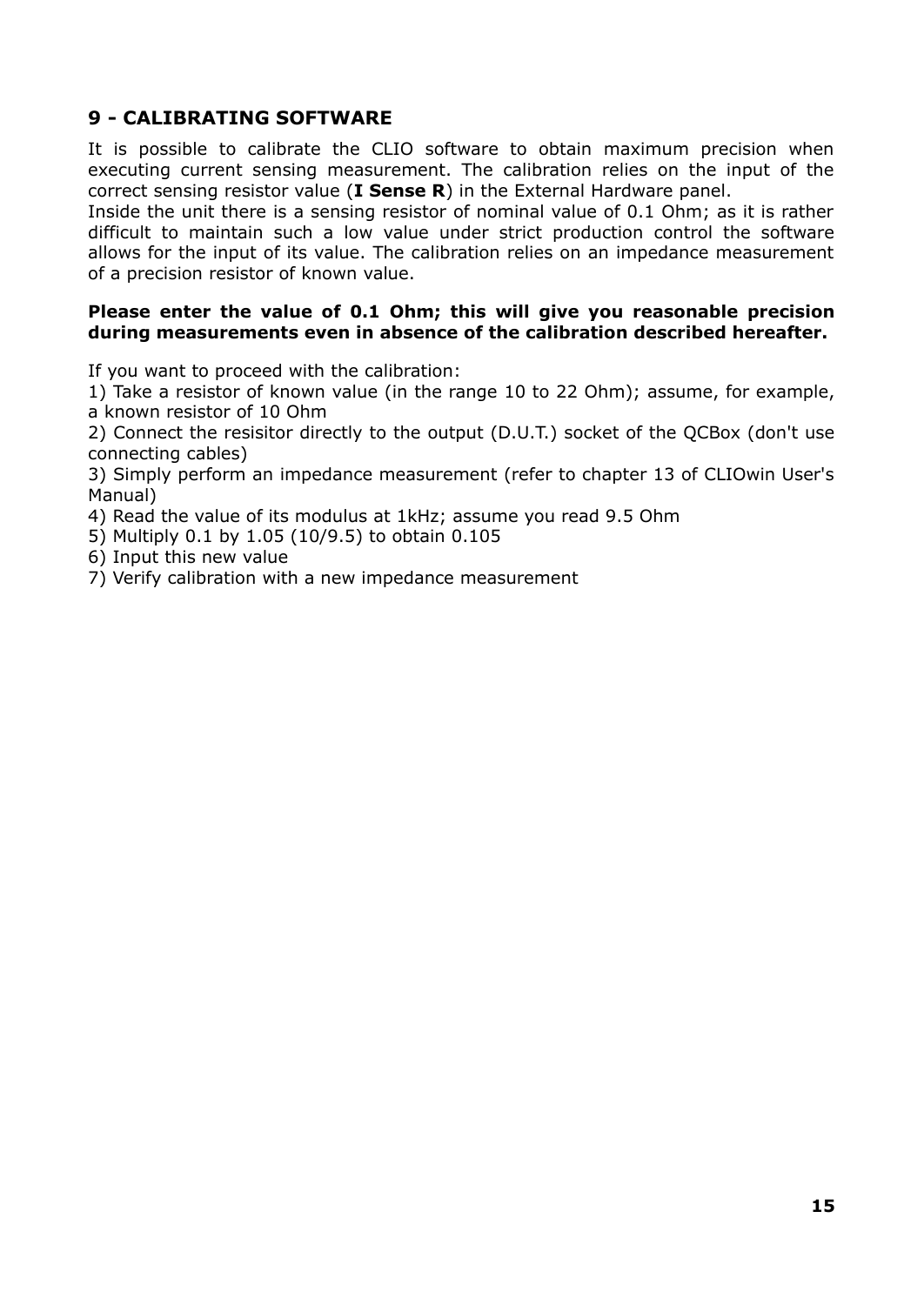## **10 - CONNECTING EXTERNAL HARDWARE**

The DB25 connector can be used to interface the QCBOX Model 5 with external hardware, the connection are as showed in the following figure:



If you connect the unit to external signals be sure to use TTL logic levels.

## **11 - CONNECTING A FOOT PEDAL SWITCH**

It is possible to connect an external foot pedal switch to the **PEDAL IN** input on the rear panel of the QCBox Model 5. This will trigger QC operations as described in chapter 14 of the CLIO User's Manual.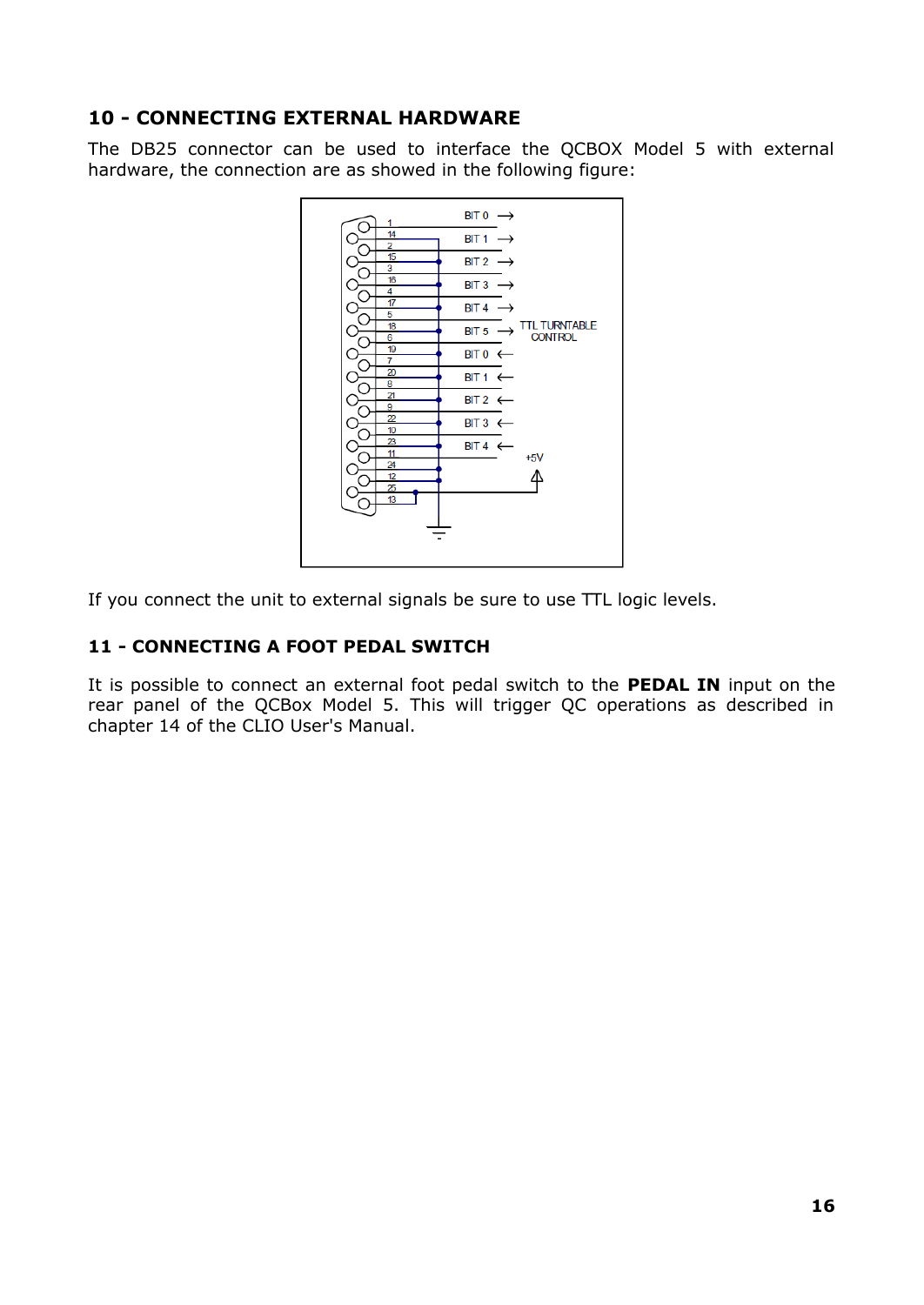## **12 - RACK MOUNT ASSEMBLY**

Using the Rack QC panel it is possible to assemble the QCBOX Model 5 with the FW-01 or FW-02 Audio Interface so that they can be mounted in a standard 19" rack frame.



## **13 - STACK MOUNT ASSEMBLY**

Using the Stack mount panel it is possible to assemble the QCBOX Model 5 with the FW-01 or FW-02 Audio Interface so that they can be stacked one above the other.